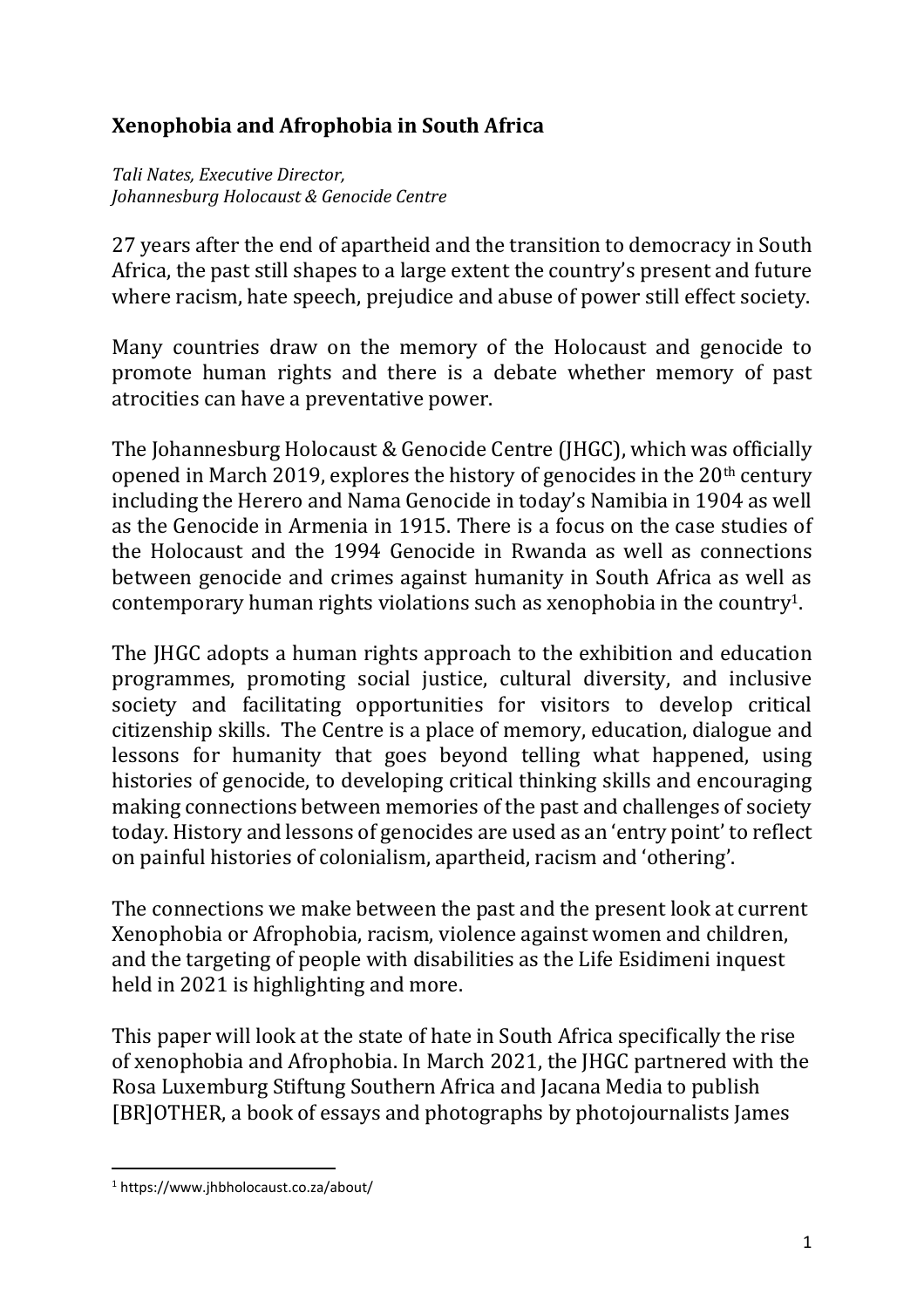Oatway and Alon Skuy2. Professor Achille Mbembe, one of the many contributors to the book, reflected:

"'Afrophobia'? 'Xenophobia'? 'Black-on-black racism'? A 'darker' as you can get is hacking a 'foreigner' under the pretext that the latter is 'too dark' – self-hate par excellence? Of course, all of that at once and much more! Yesterday I asked a taxi driver: 'Why do they need to kill "blacks from elsewhere" in this manner? Why do they need to set them on fire?' His response: 'Because under apartheid, fire was the only weapon we blacks had ... With fire we could make petrol bombs and throw them at the enemy from a safe distance. 'Today there is no need for a safe distance between self and the new enemy. To kill "these foreigners", we [the killers] need to be as close as possible to their body. We can then set-in flames or dissect it, each blow opening a huge wound that can never be healed. Or if it is healed ... it must leave ... the kinds of scars that can never be erased.<sup>3"</sup>

South Africa has experienced vicious cycles of xenophobic violence since 2008. These have led to horrific murders, and to displacement of thousands of migrants, including refugees and asylum seekers, from across Africa. The situation deteriorated further during the COVID-19 pandemic since March 2020.

In 2021, African migrants in South Africa continued to experience institutionalised xenophobia and are forced to live in constant fear of periodic resurgence of victimisation and violence. Poverty, unemployment and hunger worsened during the pandemic. South Africa is not only one of the most unequal societies in the world, it is also one of the most violently xenophobic. The country has a history of institutionalised xenophobia that prevents refugees and asylum seekers from accessing state resources and securing the right to live and work in the country.

Before the pandemic, the last round of violent attacks took place in September 2019. The date is significant as it was just before South Africa was to take the Chair of the AU for 2020. The backlash from many African leaders was immediate as they became increasingly frustrated with the ongoing attacks on their citizens as well as the South African government's inadequate response to it. The government's response is perhaps not surprising as many South African officials still refuse to admit that the problem is actually xenophobia, and rather blame it on criminal elements instead.

<sup>2</sup> https://www.brotherbook.co.za

<sup>3</sup> Oatway & Skuy, BR[OTHER], Jacana, 2021. P 31.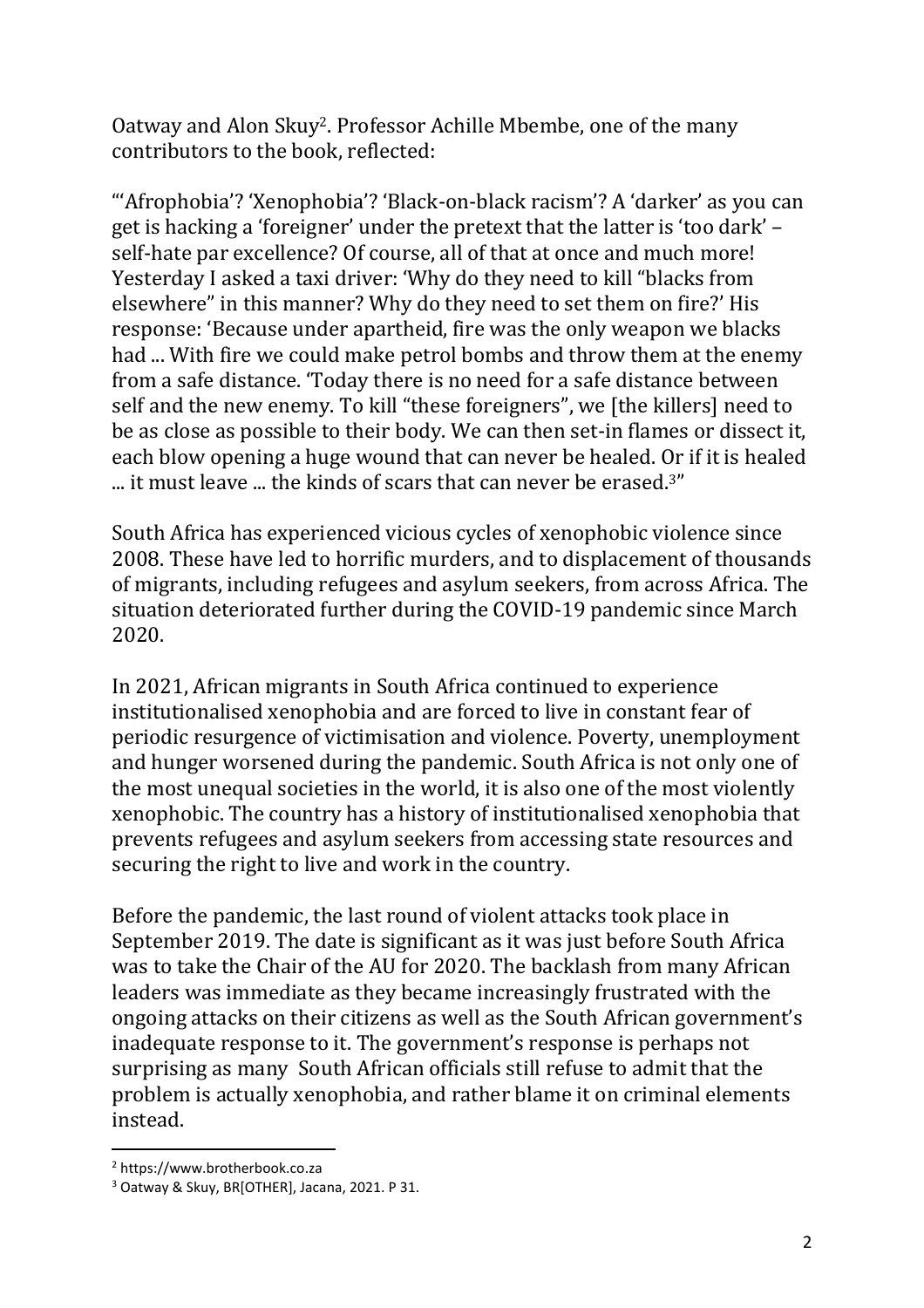Xenophobic sentiments and targeting of migrants were clearly present during the pandemic. The government, shortly after declaring a National State of Disaster due to the COVID-19 pandemic in March 2020, erected a 40-kilometre-long fence along its border with Zimbabwe. The official stance was that the fence was erected to stop the border crossing of Zimbabweans into South Africa. The fence, which is reported to have cost almost R40 million, was erected in April 2020 and is patrolled by South African National Defence Forces.

In the COVID-19 era, a worrying 'South Africans first' discourse was emerging among politicians and members of the public. For example, restrictive regulations on foreign employment were being adopted. An amendment to the law is aimed at restricting refugees' ability to visit their home countries; to take part in political action; and to interact with their home governments' institutions or representatives. The government's justification for this amendment is 'national security' – a threat that it has not clearly defined. This alarming development is just one of many examples of how 'law and order' is increasingly being invoked to drive a xenophobic agenda. These actions declare that in order to protect 'us' South Africans, law and order needs to be restored by criminalising 'them'. The 'them' are always African migrants, refugees or asylum seekers, never other immigrants for example. This is the mobilisation of xenophobic violence by building widespread support to criminalise and dehumanise migrants according to civil-activist Koketso Moeti, one of the contributors to the book, BR[OTHER]4.

Foreigners have been excluded from the South African government's recovery measures which were implemented to assist communities from starvation during the State of Disaster situation. In 2020, President Ramaphosa offered a special COVID-19 grant of R350 for those in need. Refugees and asylum seekers were prohibited from qualifying for these grants until human rights activists took the matter to court. On 18 June 2020, the Pretoria High Court declared that the exclusion of refugees and asylum seekers from this grant was unconstitutional, forcing government to overturn their policy.

In the July 2021 riots, linked to the arrest of former President Jacob Zuma, Anne Michaels from the African Diaspora Forum, an NGO representing African migrants, refugees and asylum seekers, said in an interview to the

<sup>4</sup> Oatway & Skuy, BR[OTHER], Jacana, 2021. Pp 105-107.